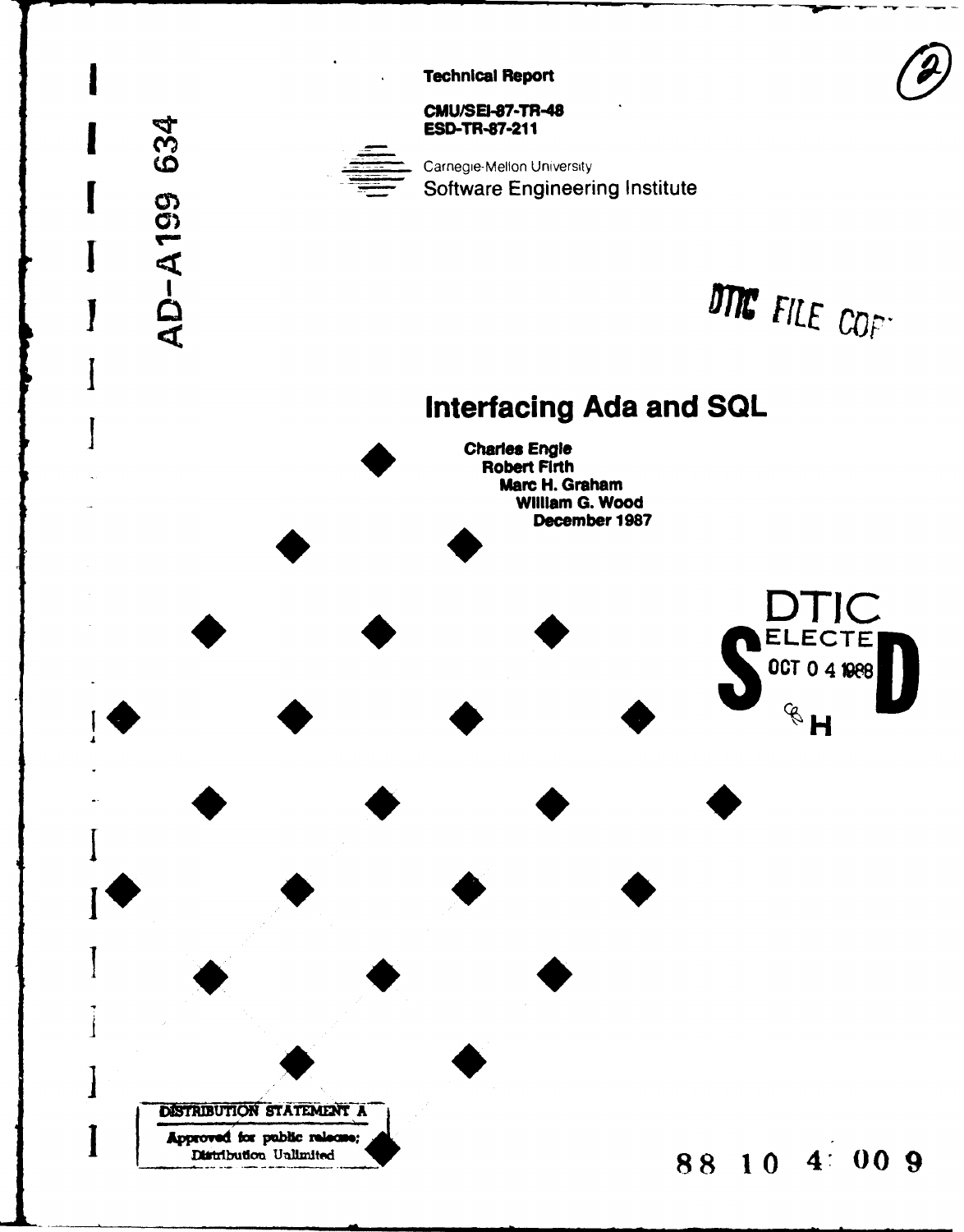Technical Report **CMU/SEI-87-TR-48**

> **ESD-TR-87-211** December **1987**

# **Interfacing Ada and SQL**



Approved for public release. Distribution unlimited.

Software Engineering Institute Carnegie Mellon University Pittsburgh, Pennsylvania **15213**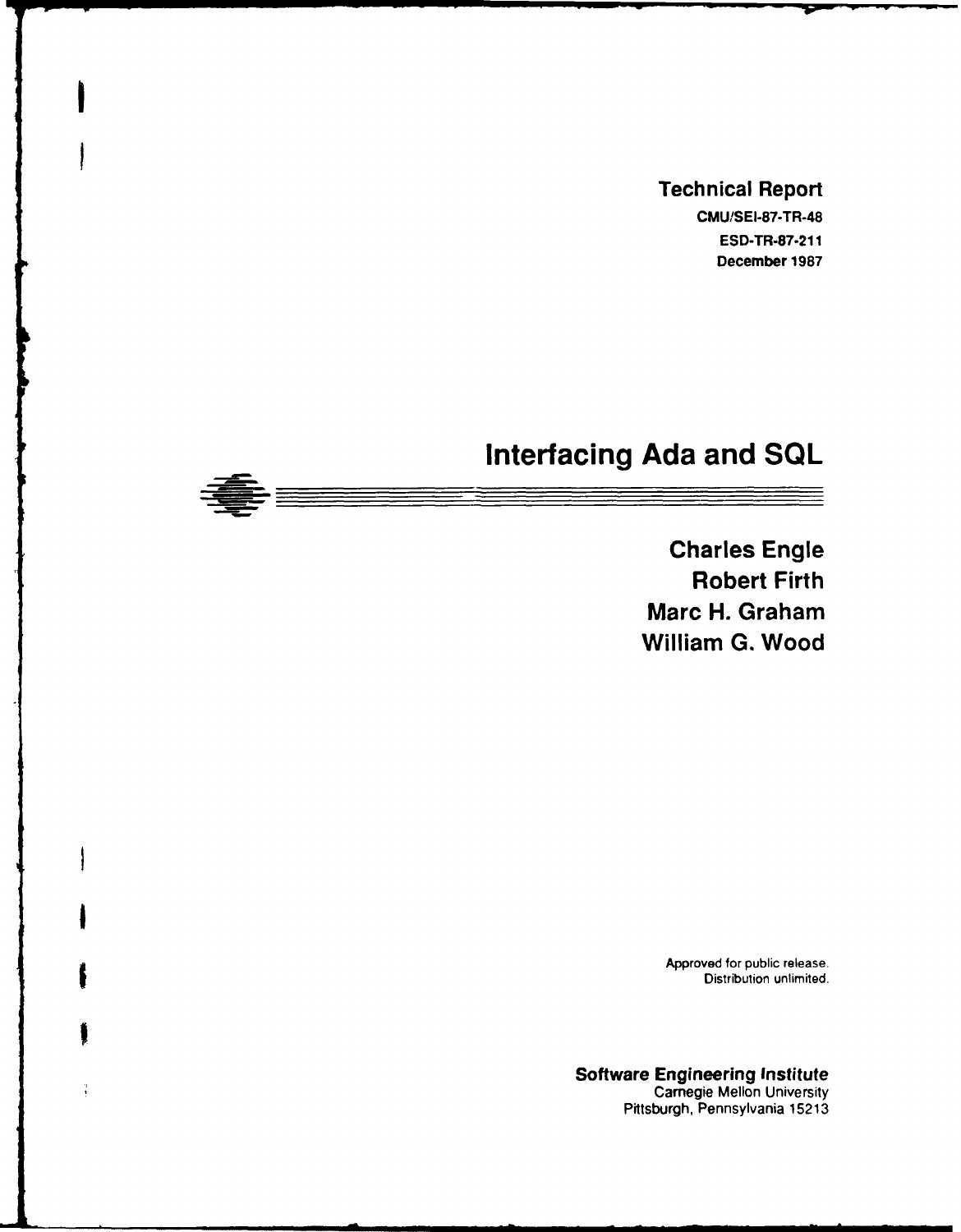This technical report was prepared for the

**SEI** Joint Program Office ESD/XRS Hanscom AFB, MA **01731**

The ideas and findings in this report should not be construed as an official DoD position. It is published in the interest of scientific and technical information exchange.

*T* ,- --, **-r** 

#### Review and Approval

This report has been reviewed and is approved for publication.

FOR THE COMMANDER

Daniel Burton SEI Joint Program Office

This work was sponsored by the Department of Defense.

Copyright © **1987** Software Engineering Institute

This document is available through the Defense Technical Information Center. DTIC provides access to and transfer of scientific and technical information for DoD personnel, DoD contractors and potential contractors, and other U.S<br>Government agency personnel and their contractors Tn obtain a copy, please contact DTIC directly: Defense Tec Information Center, Attn: FDRA, Cameron Station, Alexandria, VA 22304-6145.

Copies of this document are also available through the National Technical Information Services. For information on<br>ordering, please contact NTIS directly: National Technical Information Services, U.S. Department of Commerc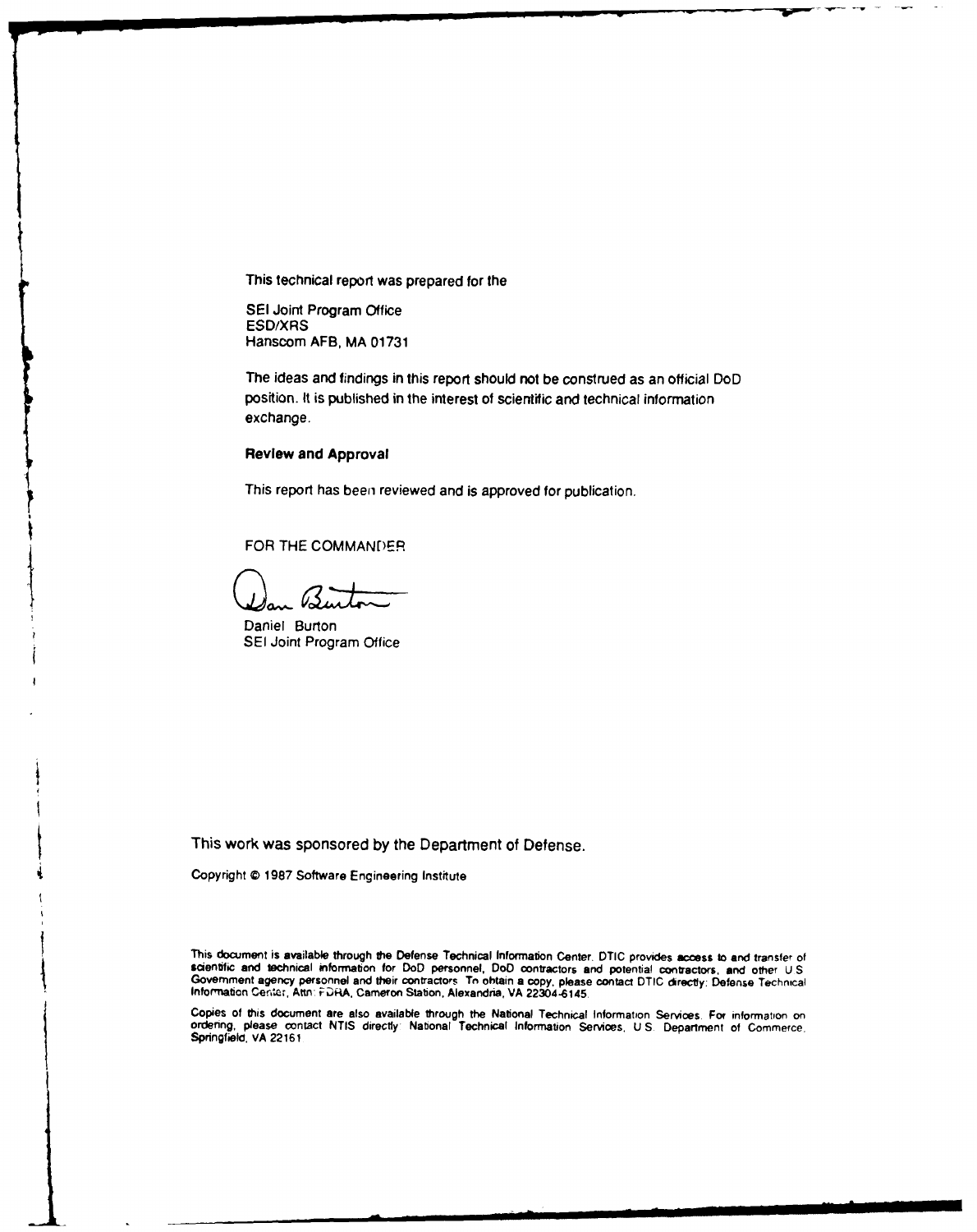# **Table of Contents**

**i**

| 1. Introduction                             |   |
|---------------------------------------------|---|
| 2. The Problem                              |   |
| 3. Constraints on the Solution              |   |
| 4. The Issues                               | 2 |
| 4.1. Typing System Differences              | 3 |
| 4.2. Defining the Types of Parameters       | 4 |
| 4.3. Exception Handling                     | 5 |
| 4.4. Program Text Preparation               | 5 |
| 4.5. Recompilation and Schema Evolution     | 5 |
| 4.6. Query Compilation                      | 6 |
| 4.7. Difficulty of Interface Implementation | 6 |
| 4.8. Uniformity                             | 6 |
| 4.9. Independence from Targets              | 6 |
| 4.10. Range of Applicability                | 6 |
| 4.11. Validation                            | 7 |
| 5. Conclusions                              | 7 |
|                                             |   |



Accession For  $\sim 100$  and  $\sim 100$ NTIS GRA&I **7,1 I AW&**  Justiffention Land الربط المعدد فكالمحادث المركبس الأدالي التنفذ للما  $\begin{bmatrix} \mathbf{P} \mathbf{V} & \mathbf{I} & \mathbf{I} & \mathbf{I} & \mathbf{I} & \mathbf{I} & \mathbf{I} & \mathbf{I} & \mathbf{I} & \mathbf{I} \\ \mathbf{P} \mathbf{I} & \mathbf{I} & \mathbf{I} & \mathbf{I} & \mathbf{I} & \mathbf{I} & \mathbf{I} & \mathbf{I} & \mathbf{I} & \mathbf{I} \\ \mathbf{P} \mathbf{I} & \mathbf{I} & \mathbf{I} & \mathbf{I} & \mathbf{I} & \mathbf{I} & \mathbf{I} & \mathbf{I} &$  $A$ vsilehti(ty Clus) Dist Selai A'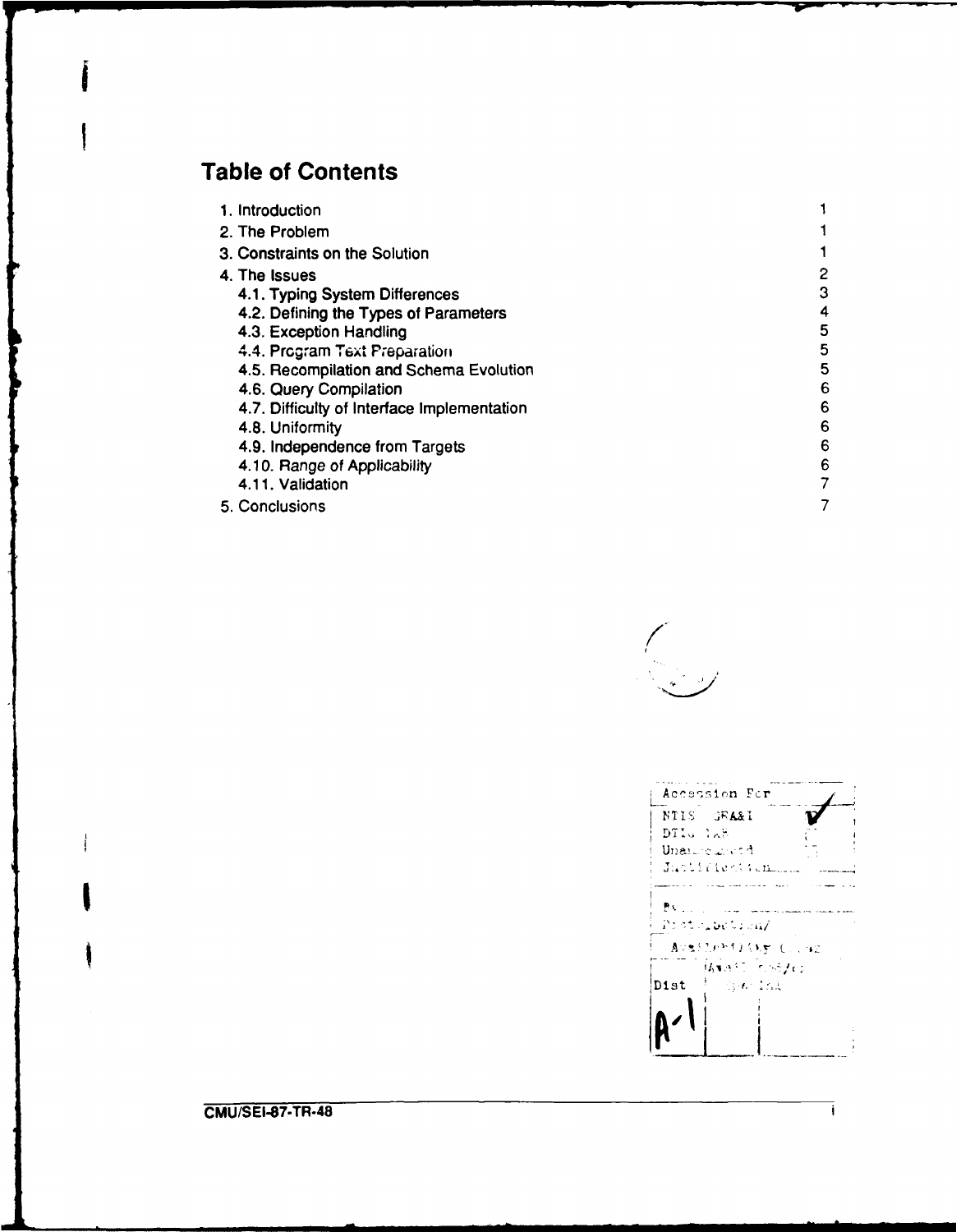#### Interfacing Ada and **SQL**

Abstract: The Software Engineering Institute was asked **by** the Ada Joint Program Office to investigate the problem of interfacing programs written in Ada with Database Management Systems **4OBMS)** implementing the Software Query Languate **(SQL)** database language. The authors decided to concentrate on a description of the problems involved in producing an interface which would be worthy of becoming a standard. This document is meant to assist the reader in answering the question "What constitutes a good interface between Ada and **SQL?"** The document should be useful both in the production of a standard and in the analysis of any proposed standard.

الداري المقاتاة  $\mathcal{L}$ .  $\sim 10$ 

# **1.** Introduction

w

The programming language Ada and the database language **SQL** each represent the culmination of decades of academic and industrial research in their respective problem domains. Their user communities, in particular the Department of Defense, are now faced with the task of devising a standard interface between the two systems that will facilitate the construction of Ada application programs that access data stored **by** an **SQL** DBMS. In this context, the Ada Joint Program Office requested the assistance of the Software Engineering Institute. The authors of this report spent approximately two months reading and discussing the available literature. (See the references section for a partial listing.) We decided to concentrate on a description of the problem, rather than any proposed or new solution. This report should be useful both in the production of a standard and in the analysis of any proposed standard.

# 2. The Problem

The problem requires specifying a standard interface which permits an application program written in Ada to access and manipulate data controlled **by** a Database Management System that responds to directives written in the database language **SQL.**

This formulation of the problem statement makes a point **by** omission. The authors feel that the problem of interfacing Ada and **SQL** should not become intertwined with the problem of devising an ideal persistent data storage and retrieval mechanism for Ada. Rather, the authors feel that Ada and **SQL** should each be used as is and that the requirements and design goals of each should be given equal weight in the standard.

# **3.** Constraints on the Solution

Certain economic factors put constraints on the standard. These constraints are:

**I**

**I**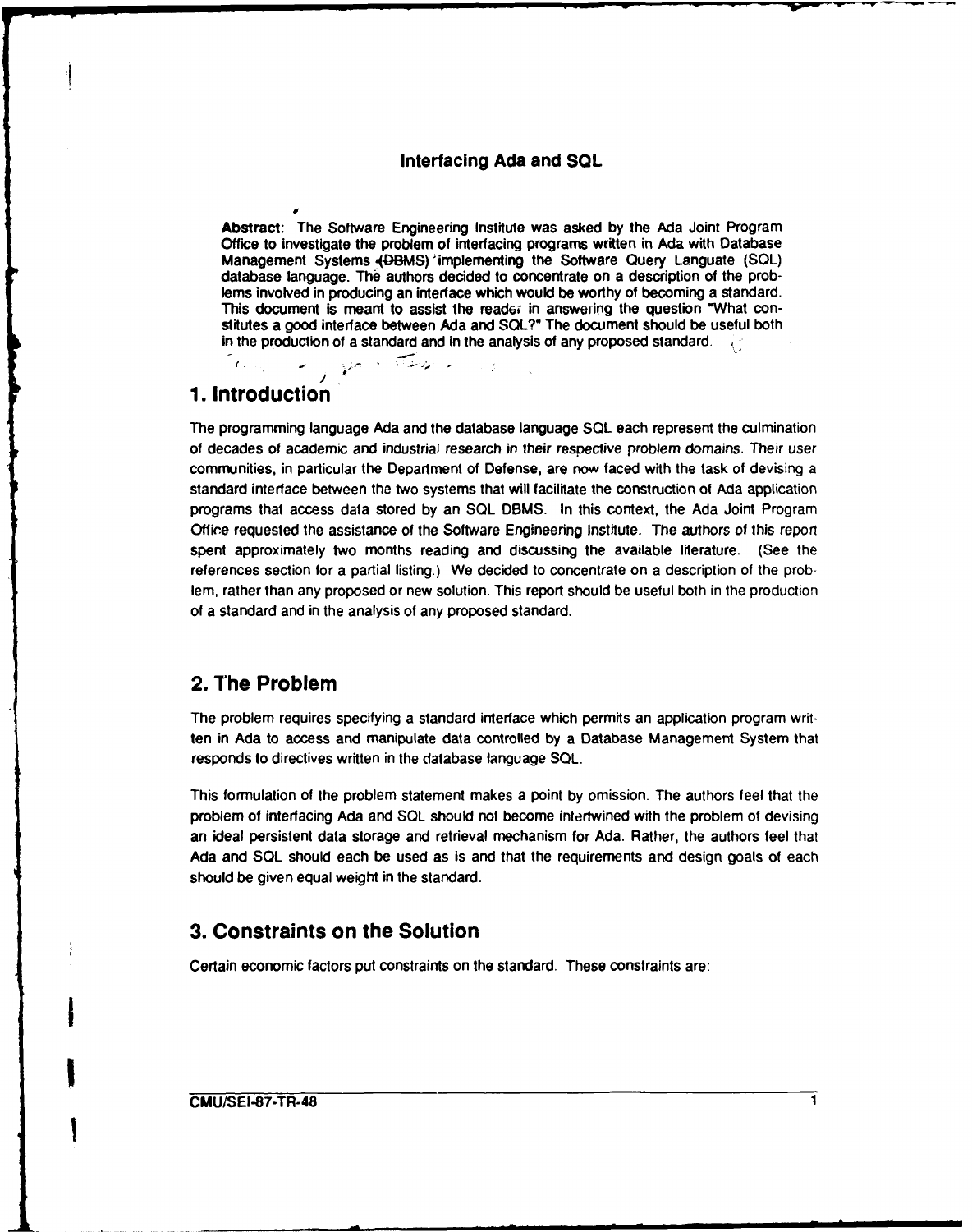- \* Portability. **A** primary purpose of standards promulgation is the provision of portability for user-written software. The Ada-SQL interlace should support the portability-among target hardware, operating systems, Ada compilers and **SQL** engines-of all programmer-written code.
- \* Separate sourcing. It must be possible to acquire the Ada compiling system and the **SQL** engine from separate vendors. In the current marketplace, different software companies provide Ada compilers and **SQL** engines Although the large hardware vendors offer both in their product lines, the model of separate sources is a realistic one.
- **"** Shared data **-** Interoperablllty. It must be possible for the database to be accessible from and updatable **by** non-Ada programs. These programs include the utilities, such as forms interlaces and data entry utilities, provided **by** the DBMS vendor. Furthermore, there are multilanguage shops which have a large investment in non-Ada **SQL** applications that they will not be willing to discard.
- $\bullet$  **Efficiency**. The solution should not impose excessive compile or run time costs. In particular, at run time it is reasonable to suppose that the SQL interface will be fairly deeply nested within the loop structure of the application program, making optimization a critical issue. The standard must avoid mandating any feature for which no efficient implementation exists.
- **"** Standard preservation. The solution should avoid modifications to either the Ada or the **SQL** standard. Considerable effort has been expended on each of them. Their interface should not require them to be modified.
- **"** Range of acceptance. The solution must be acceptable to a large segment of the user community. Should the Department of Defense mandate an interface which is rejected by the wider community, it will lose many of the benefits of standardization. Vendors will be reluctant to produce such an interface, thereby diminishing competition. Programmers will be less likely to be trained in the interface, thereby increasing training costs.

# **4. The Issues**

This section presents a list of the technical issues confronting the designer of any interface between Ada and SQL. Although they are presented as a list, the issues are interrelated. Techniques adopted to solve one of the issues will restrict and affect techniques available to solve others. We have not attempted to make these interrelationships explicit.

Further, we have restricted our presentation to high level issues. The choice of a strategy for dealing with any issue raises myriad issues of implementation. We feel it inappropriate to include such secondary issues here.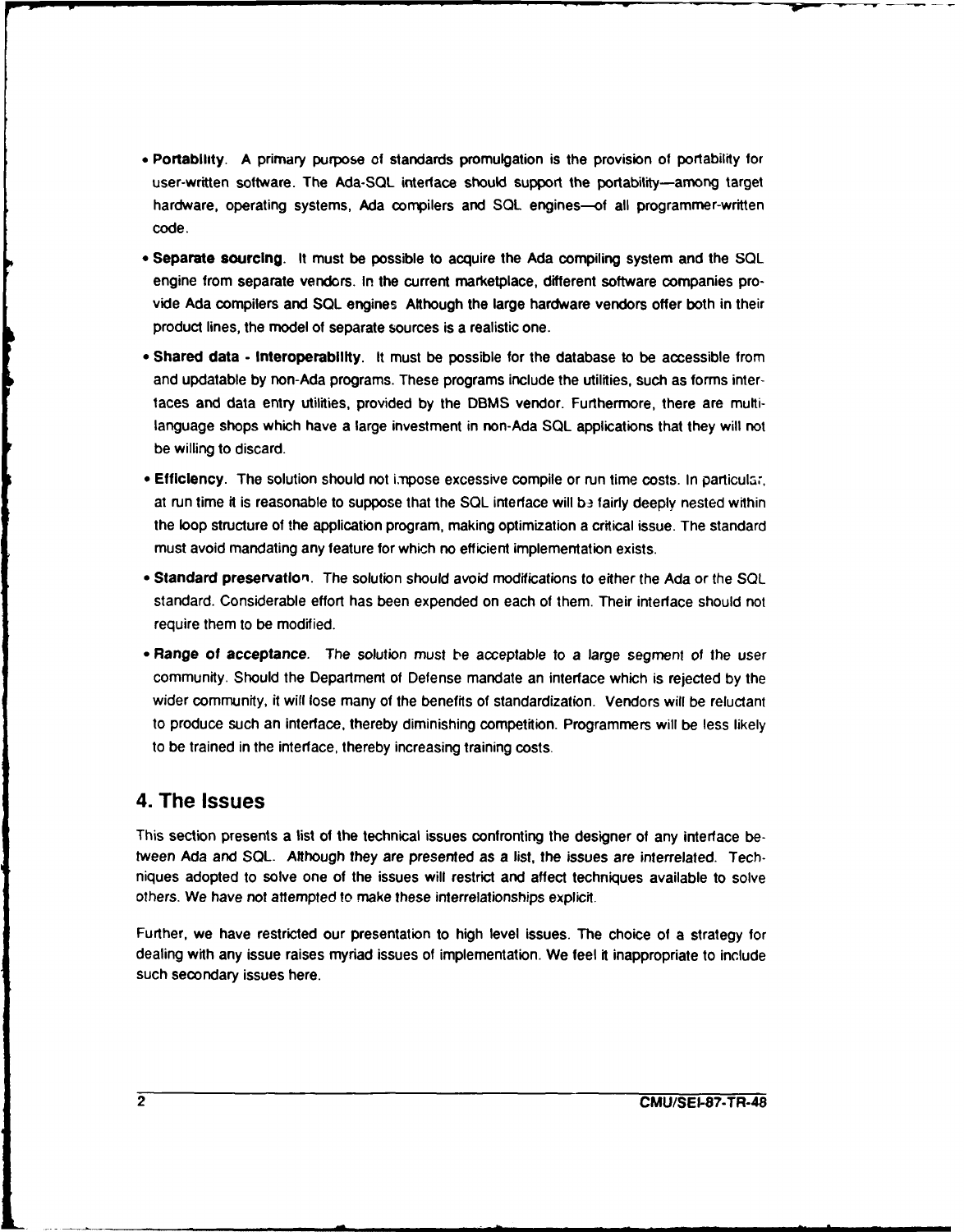# **Programming Issues**

#### **4.1. Typing System Differences**

In this section we detail narrow, technical problems arising from the differences in the typing systems presented **by** the **SQL** and Ada languages. Proper solutions to these problems are vital to the overall quality of the interface.

- **1.** Basic, atomic or scalar types. The core of any interface between **SQL** and Ada is the type mapping. This mapping assigns, to each **SQL** data type, a corresponding Ada type. The issue is what this mapping should be. **A** type mapping is said to be direct i it assigns to **SQL** type T the Ada type **U** with the following properties:
	- **e** the value sets of Tand **U** are identical and
	- **\*** each **bit** pattern representing an abstract value of the **SQL** type T represents the same abstract value as a **bit** pattern of the Ada type **U.**

**A** direct type mapping ensures that the selected Ada type correctly represents the **SQL** type without loss of information and without run time data conversion. The discovery of a direct type mapping is impeded **by** both standards' leaving as implementor decisions the choice of value sets underlying a given type. It is therefore possible for the Ada compiler and **SQL** DBMS to **g;ve** different semantics, in the sense of value sets, to similar appearing types (e.g., **INTEGER).**

Direct type mappings are further hindered in the heterogeneous case. In this case the Ada application and **SQL** DBMS run on separate machines with differing encoding schemes. Direct mappings are impossible in this case. **It** may be appropriate for the Ada-SQL interface standard to assume that the heterogeneous representation problem is addressed **by** other software.

There are some Ada scalar types which do not appear to have direct analogues in **SQL.** These are enumeration types, range constrained numeric types and fixed point types. **(SQL** allows only decimal fixed point types.) The issue is whether and how values of these types should be stored in **SQL** databases.

2. Non-elementary types. Ada's type formers are record, array and access. Should values of any or all of these types be storable in **SQL** databases? Conversely, **SQL** has the implicit type formers tuple and relation. Should values of these type3 be definable and accessible in Ada programs?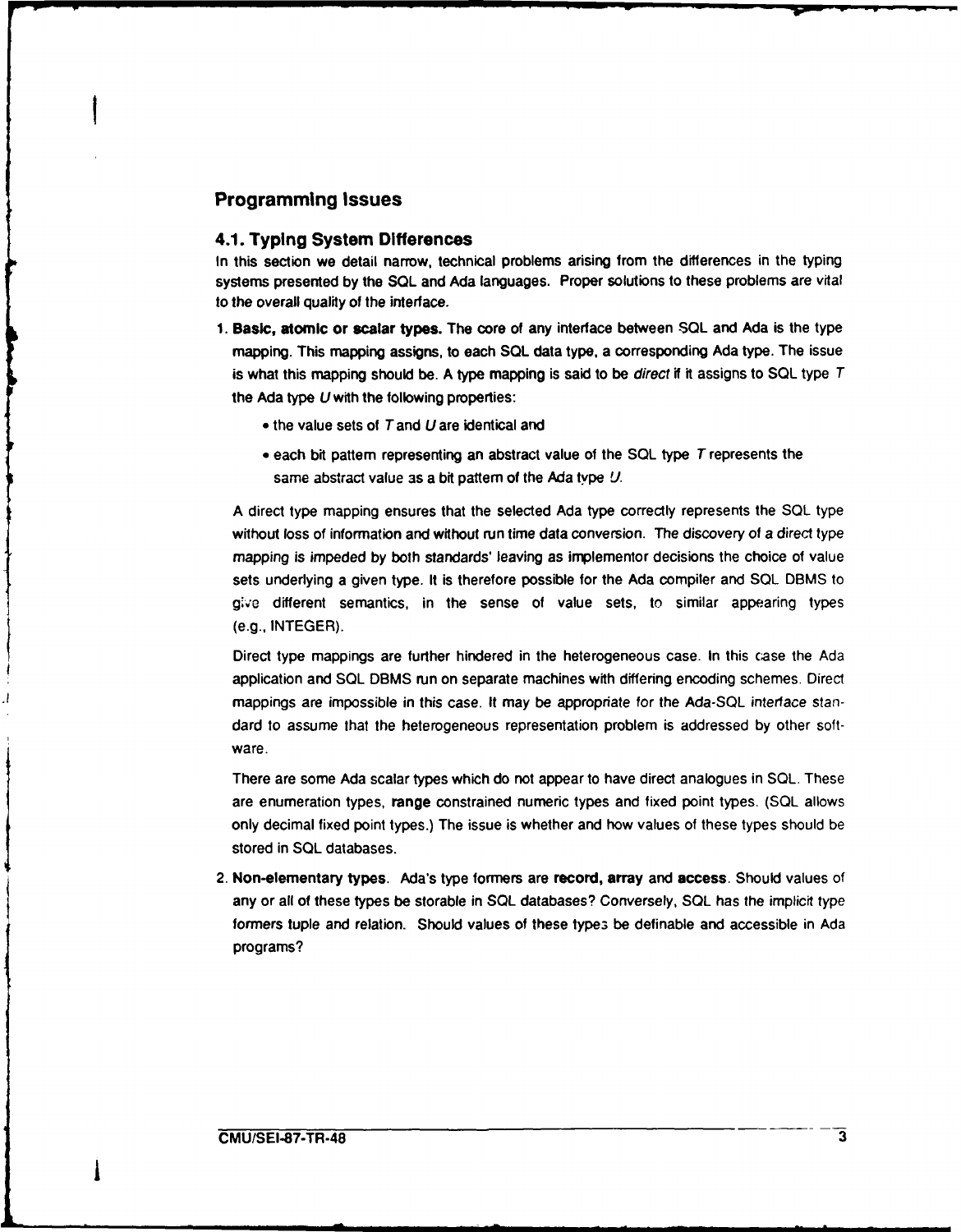**3.** Operations. A type mapping must do more than map **SOL** types to Ada types (and conversely). **It** must also indicate how the arithmetic and logical operations of **SOL** are reflected in Ada (and conversely). Among the most difficult problems in this area is the varying treatment of fixed point types. **SQL** treats these as exact numeric types; Ada treats them as approximate. The differeiice manifests itself in fixed point multiplication **(SQL** leaves the scale of fixed point division results implementor-defined.) The interface must decide what to do about the possibility that the comparison  $A = B \times C$  may get different answers from the two systems. Similar comments apply to the comparison of string values of different lengths. In Ada, these are never equal, whereas in **SQL** they may be.

The interface must also decide what to do about the varying strengths of the typing models of **SQL** and Ada. **SQL** allows boolean and arithmetic expressions to be formed using values of any arithmetic types. Ada insists that the operator be expressly defined for the types of the expression. An expression which is legal in **SQL** may well be illegal in Ada unless the interface makes provision for allowing **it.** The issue then arises as to whether such provision is desirable.

4. Null values **and** three valued logic. **SQL** columns may, under administrative control, have a specialized value called "null". This value has particular semantics for capturing partial information. For example, a comparison of the null value to any other value, including null, results in a third truth value, called "unknown." **It** seems that any Ada-SQL interface must provide the programmer with a means of determining if a value is null. The issue is whether or not the interface prevents the programmer from inadvertently using a null value as though **ift** were not null. Such use will cause incorrect results to be calculated without any indication or exception being raised.

#### **4.2. Defining the Types of Parameters**

Each parameter passing across the Ada-SQL interface must have a definition visible to the Ada conpiler and one visible to the **SQL** engine. Should these definitions be encoded separately, and thus potentially incompatibly, or is it possible for the interface to derive one of the definitions from the other, thereby saving effort and avoiding error?

Can the Ada derived type mechanism be used fruitfully in the interface? For example, is **it** possible for the interface to allow the Ada programmer to treat an **SQL** column value of **SQL** type **INTEGER as an Ada derived type EMPLOYEE\_NUMBER?** This prevents employee numbers from being compared to part numbers. Is it possible for the subtype mechanism to be used in the derivation of **EMPLOYEE\_NUMBERS\_IN\_DIVISION\_X**, for example? Can private and private limited types **be** used to prevent arithmetic operations on employee numbers, if that should be the user's choice? **If** these facilities are desirable, how can they be implemented? In particular, how can an implementation gather the information needed to use the Ada typing mechanisms correctly?

4 **CMU/SEI-87-TR-48**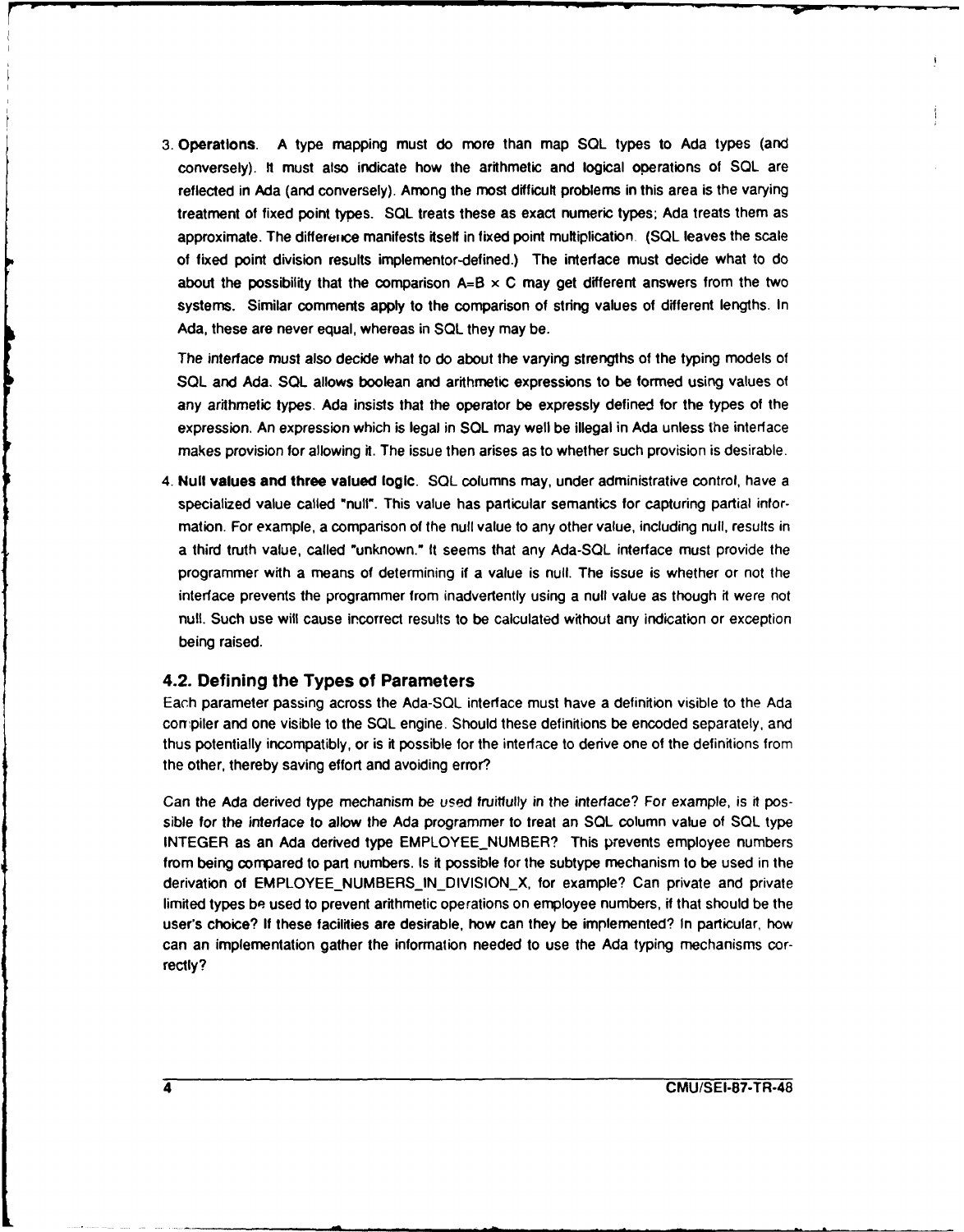**4.3. Exception Handling**<br>**ANSI standard SQL signals exceptional conditions to the application program by means of the** ubiquitous parameter **SOLCODE.** Ada incorporates an exception handling mechanism for dealing with exceptional conditions. Should the Ada interface to **SQL** accept the **ANSI** proposal, or should **it** be required to raise appropriate exceptions? Should the names of these exceptions be part of the interface standard?

# **Architectural Issues**

#### **4.4. Program Text Preparation**

Should an Ada-SQL application be prepared as a single piece of text containing directives to both the Ada compiler and the **SQL** engine? This question should be considered in light of the typing system differences cited above and also the differences in the underlying paradigms. Ada programs are procedural specifications which process one thing at a time. **SQL** statements are declarative specifications which operate on the database as a whole.

The three primary proposals for the Ada-SQL interface can be distinguished **by** their solutions to this issue. The **"SQL** in Ada" **(6]** and "embedded" **[1, 31** approaches are similar in that they each require a single program text having both Ada and **SQL** directives. **SQL** in Ada solves the problem **by** having the **SQL** code interpreted **by** the Ada compiler. Typing system differences are handled **by** using Ada typing everywhere. Conceptual differences remain. The embedded approach, requiring a preprocessor, leaves the typing system and conceptual differences unresolved.

The third approach, known variously as the "module" **[5] or** "view processor' **[9]** approach, stipuilates distinct text streams for Ada and **SQL.** The differences are not resolved solely **by** separating the text streams. However, the problem is not compounded **by** intermingling the texts. The **taxt** separation seems **to** introduce a new problem of configuration management: that is, ensuring that the relationship of the two texts is known aid controlled.

#### 4.5. **Recompilation and Schema Evolution**

As a database evolves, its schema, the set of governing definitions, is modified to reflect the changing needs of the organization. Preexisting application programs may or may not be affected **by** these changes. **It** may be that the changes do not affect data used **by** a given program. It may be that the program's view, its preconception of the structure and semantics of the data, can be reconstructed from the new database. Database management systems provide facilities for preserving the correctness of programs at the object level. An Ada interface can be judged on the degree to which it permits or denies such "data independence."

Not all schema modifications permit application program correctness to be preserved. The Ada library system records, with respect to Ada program modifications, information regarding subsequent modifications which may be needed. Is **it** possible for the Ada **SQL** interface to signal in some way the identity of Ada compilation units which will require at least recompilation if not rewriting as a result of a schema change?

**I**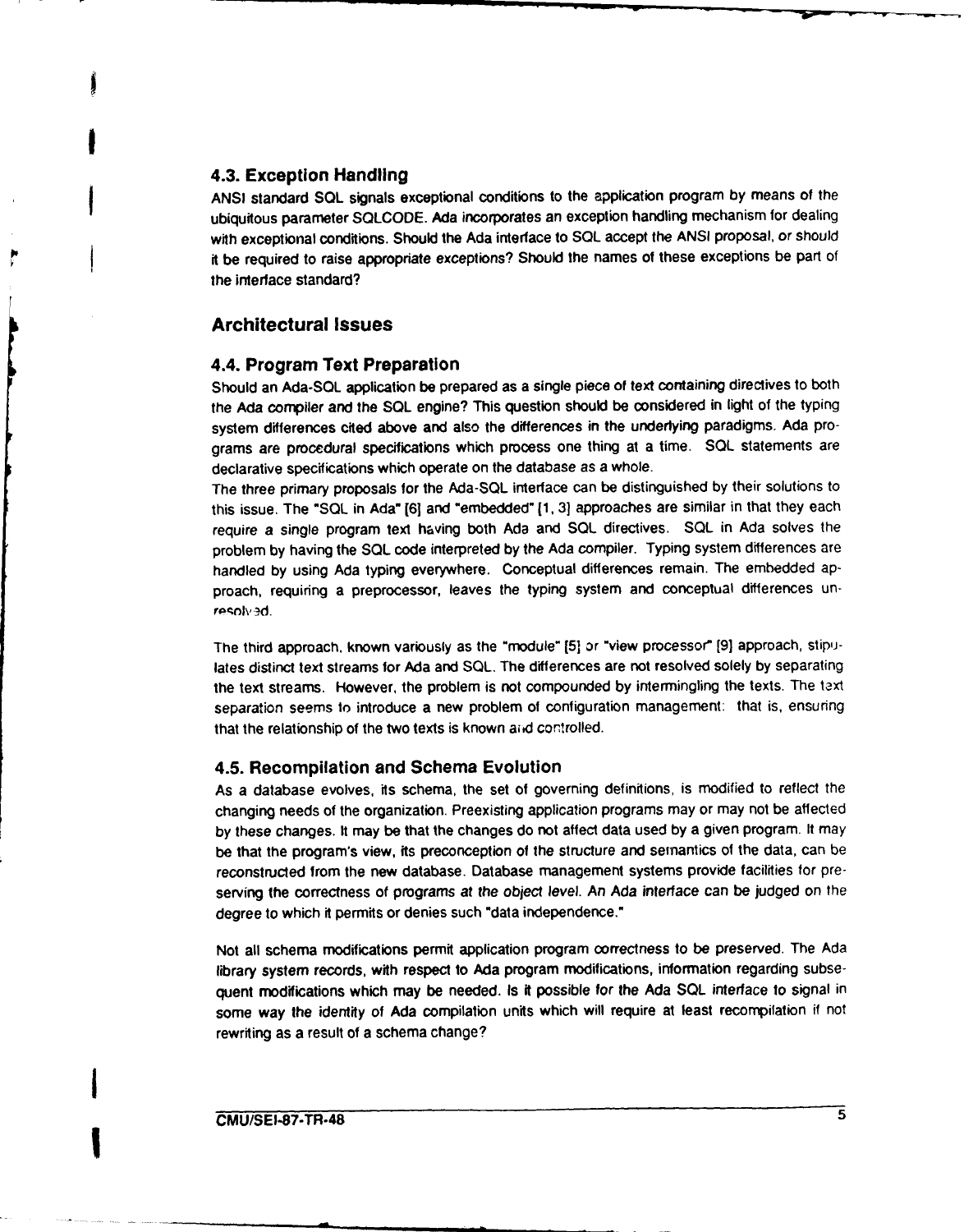# **4.6. Query Compilation**

Relational DBMSs differ from most other DBMSs in that relational queries allow a greater degree of optimization. The optimization process is commonly called "query compilation" and **it** consumes a significant amount of time. In high performance transaction environments, certainly, this time is not available during transaction execution. Can an Ada-SQL interface allow for query optimization at compile time? An interface that does not allow such precompilation may not be suitable for high performance applications.

# **Implementation Issues**

### **4.7. Difficulty of Interface Implementation**

The implementation of an Ada compiler or an **SQL** DBMS is an enormous task. In contrast, the implementation of the Ada-SQL interface should be relatively easy. **If** the interface requires a prohibitively expensive implementation effort, vendors may not be willing to undertake its production.

#### **4.8. Uniformity**

┞

ļ

The **ANSI** standard for embedding **SQL** into programming languages is remarkable in that the embedding proceeds in a uniform way for all languages. This makes the implementors' task easier in that much of the preprocessor which makes up the implementation can be reused from language to language. The **ANSI** Ada interface therefore resembles the FORTRAN interface. Does this adequately serve the needs of the Ada community?

#### **4.9. Independence from Targets**

Is it possible for the interface software to be written in such a way as to be independent of either the actual Ada compiler or **SQL** DBMS in use at a given site? **If** this is not possible in absolute terms, is it possible to restrict this dependence to localized areas of the software? These questions should be answered in light of the probable zappliers of Ada-SOL interface software, who might be Ada suppliers, SQL suppliers or third parties.

### **4.10. Range of Applicability**

Can the Ada-SQL interface be used in the full range of development organizations and target environments? These include:

- the corporate information center (mainframe)
- \* **the** departmental environment (mini)
- **\*** the workstation or personal computer (micro)
- **\*** real-time embedded systems

Although efficiency is a concern, a paramount issue is the presence of a database administration (DBA) function. Will the interface require a DBA? Will it be able to exploit a DBA?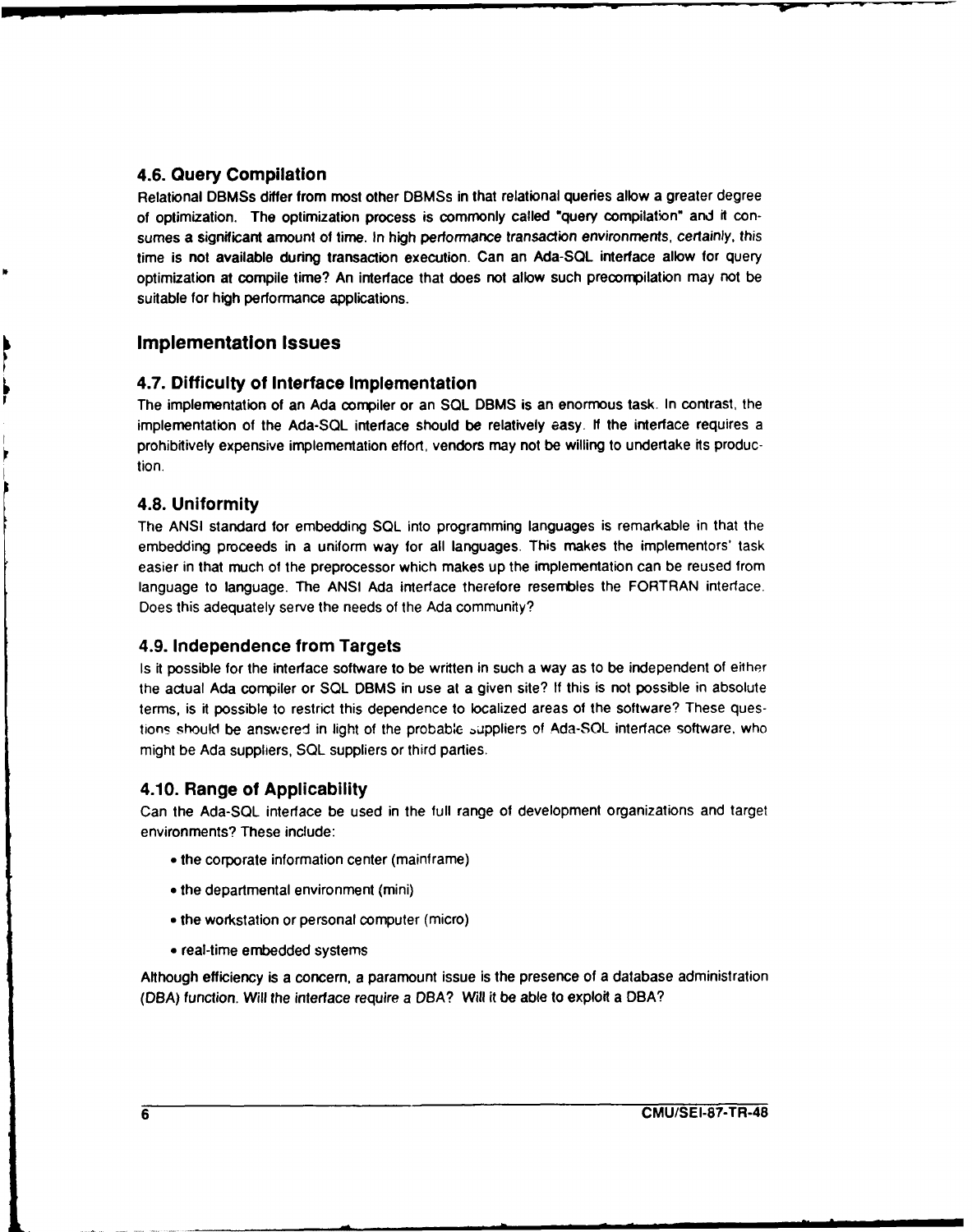#### **4.11. Validation**

**i**

The validation of Ada compilers gives Ada users a high degree of confidence that their compilers actually compile Ada code correctly. An ironclad guarantee of correctness is difficult to produce in practice. Can the benefits **of** validation be extended to Ada-SQL users? Will such validation require the validation of SQL engines, a task which would seem quite formidable? Can the interface be meaningfully validated without a validation of the DBMS? Against what correctness criteria can such validation be done? Who can and should do such validation?

## **5. Conclusions**

In this report, we have delineated the problems involved in interfacing Ada application programs to SQL database management systems. We hope to have provided the reader with sufficient information to form his or her own opinion of a proposed Ada-SQL interface. However, we would not seek to deny that we have formed opinions of the desirable characteristics of such an interface. We discuss 9 of these characteristics in this section. The reader should be advised that we do not have an interface to propose nor do we have any direct, concrete evidence that there exists an interface supplying all the features we would like to see.

- 1. On the issue of basic types, we feel that the demands of interoperability mandate that only values of SQL data types be stored in an SQL database. If non-Ada tools are to operate on the data consistently, then they must be able to interpret the data in the same way as the Ada tools do. This does not prevent installations which can prohibit such non-Ada tools from making local decisions to ignore demands of interoperability.
- 2. With respect to the differences in the syntax and semantics of the logical and arithmetic operators, we note that in any interlace, the SQL query wiii eventually be processed by the SQL engine, which will process it using SQL rules. We feel the rules of Ada should apply to Ada code and the rules of SQL to SQL code.
- 3. We feel the interface must prevent inadvertent use of null values, as our experience indicates such use to be a significant source of errors in database applications.
- 4. We would very much like to see an interface that allows a parameter type to be defined only once. We would like an interface which permits the Ada programmer the use of derived and subtyping and !imited private typing as appropriate to the situation.
- **5.** We would like the Ada exception mechanism to be used in handling exceptional SQL conditions.
- 6. In the matter of program text preparation, we favor the separate text stream model athough we admit this introduces new problems of configuration management. Our conclusions in 2 suggest that a single text containing both SQL and Ada introduces confusion, as the syntax and semantics of that text would vary from line to line

**!**

*L*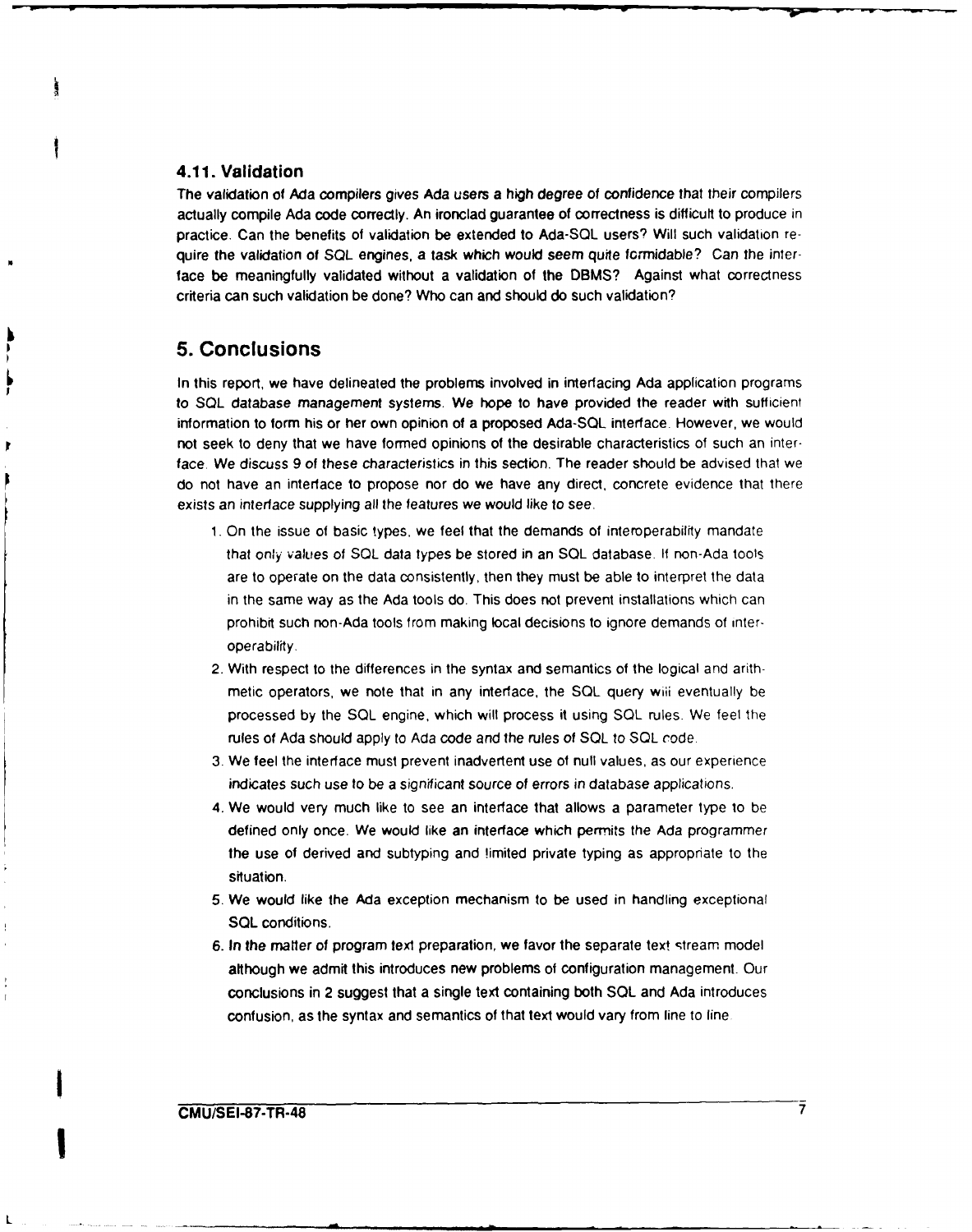- **7.** The interface must not weaken the ability of the DBMS to provide data independence to application programs at the object level. It is unclear the extent to which the SQL data dictionary and Ada library can be made to cooperate in the identification of needed changes.
- 8. The interface must allow compile time query optimization for it to be useful in applications with run time performance constraints.
- 9. We would like to see a validation process for the Ada-SQL interface software, although we do not have proposals for the solution of the technical and organizational problems involved.

**8** CMU/SEI-87-TR-48

L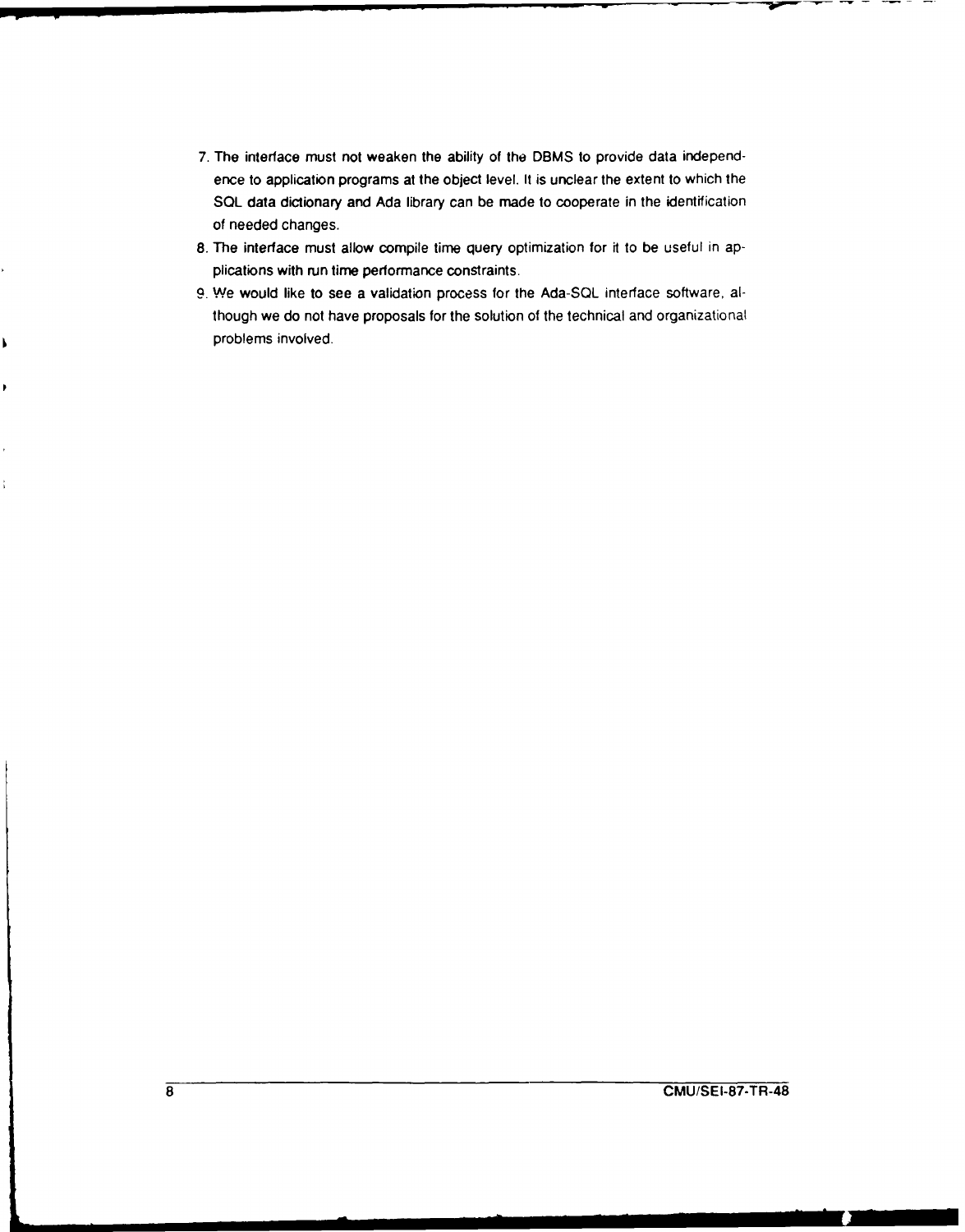### **References**

- **[1]** American National Standard for *Information* Systems **-** Database Language **- SQL X3.125-1986.** American National Standards Institute, **1986.**
- [21 Procedure Languaga Access to Draft Proposed American National Standard Database Language **SQL.** American National Standards Institute X3H2, **1985.**
- **[3]** (draft proposed) Database Language Embedded **SQL.** American National Standards Institute **X3H2, 1986.**
- [4] (working draft) Database Language **SQL** Addendum-2 American National Standards Institute **X3H2, 1986.**
- **151** Boyd, S.<br>SQL and Ada: The SQL Module Option. *SOL* and Ada: The **SQL** Module Option. Technical Report, **COMPASS,** Wakefield, Ma, **1987.**
- **[6]** Brykczynski, Bill R., Friedman, Fred. Preliminary Version: Ada/SQL: **A** Standard, Portable, Ada-DBMS Interface. Technical Report P-1944, Institute for Defense Analyses, Alexandria, Va., July, 1986.
- [7] Brykczynski, B. Methods of Binding Ada to SQL: A General Discussion. Technical Report, Institute for Defense Analyses, Alexandria, Va., 1987.
- [8] Donaho, **J.E.D.,** Davis, G.K. Ada-Embedded SQL: the Options. Ada Letters VII(3):60-72, May, June, 1987.
- [9] Smith, J. M., Chan, A., Danberg, **S.,** Fox, **S.,** Nori, A. A Tool Kit for Database Programming in Ada. Technical Report, Computer Corporation of America, Cambridge, Ma., 1984.

**CMU/SEI-87-TP-48 9**

ł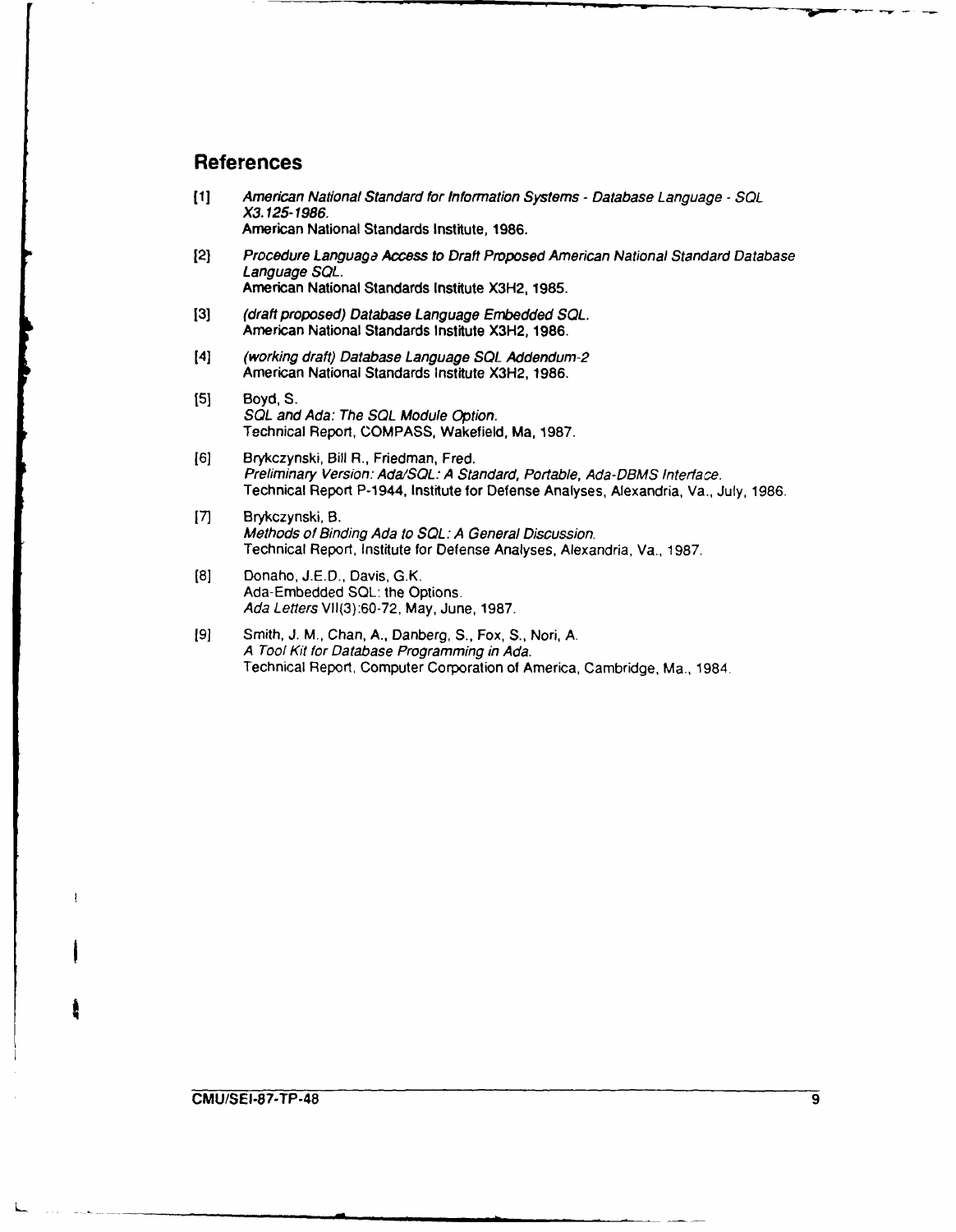Ť